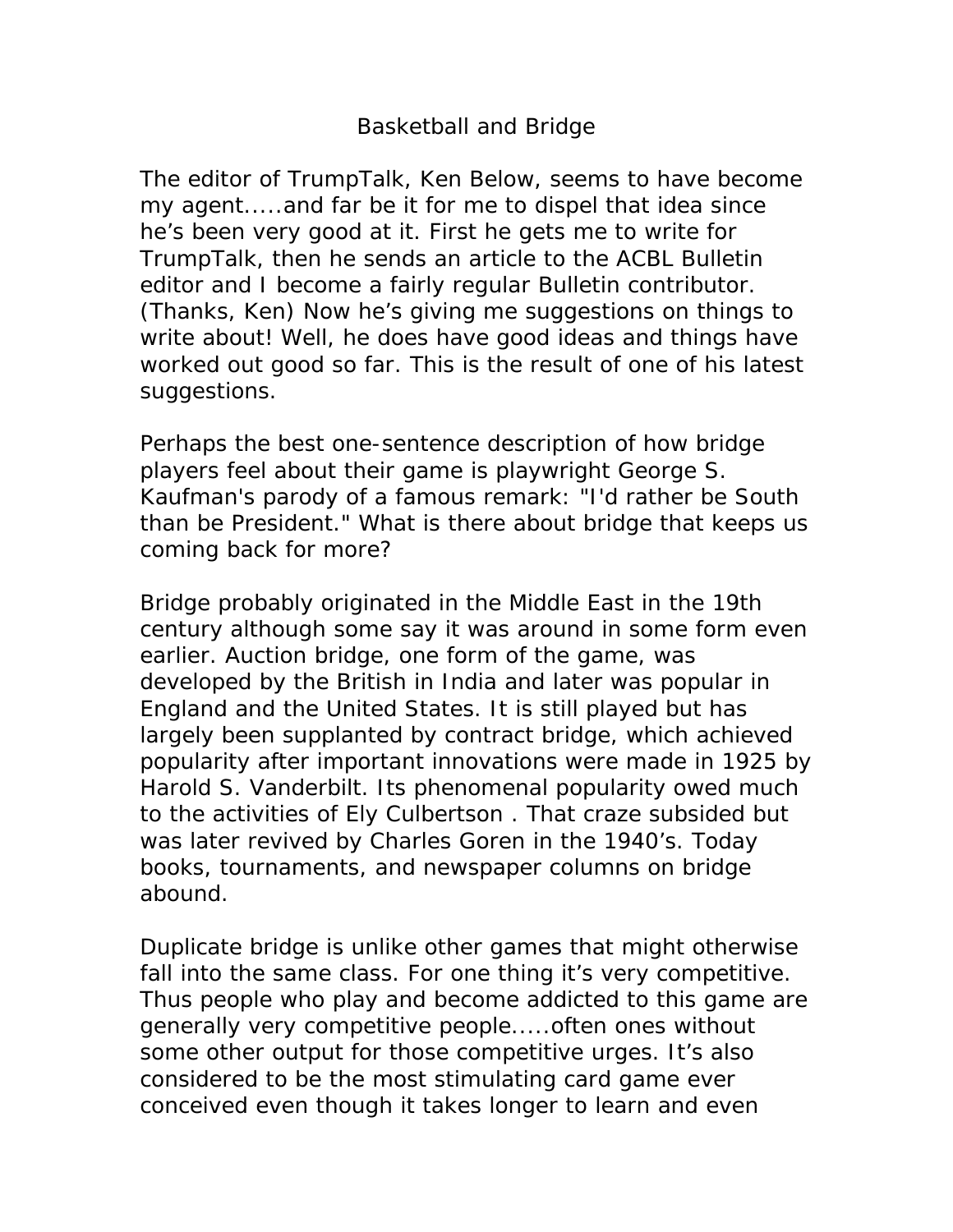longer to master. The keys are practice, experience and a very positive attitude. Like so many things in life, success at bridge depends upon positive thinking and aggressive actions.

Secondly, it's a serious card game for people who like to analyze situations and work out logical solutions. Every hand is different and the challenges never cease. It's an opportunity to exercise your mind; just as muscles will atrophy when not used regularly, so will brain power deteriorate when not maintained with stimulation. Thirdly, it has statistical and mathematical attractions because of the influence of patterns and percentages.

Duplicate bridge games also serve one other important purpose and that is the need to socialize. It affords us the opportunity to be around people we like and who share our love for this game. Perhaps Martina Navratilova said it for all of us when she stated: "No matter where I go, I can always make new friends at the bridge table".

Perhaps it is the concept that of teamwork that helps to distinguish bridge from the many other games combining luck and skill. Danny Kleinman's comparison to basketball explains that aspect well:" In basketball, players may engage in contests of skill limited in dimension: three-point shooting, slam-dunking, one-on-one, HORSE, and so on. But what makes basketball distinctive, and the most fun to play or watch, are the team interactions: moving without the ball, setting screens and passing on offense; switching and boxing out on defense; using court sense and maintaining court balance. So it is with bridge. There will be opportunities for three-point shots and slam dunks, but complete bridge players are also forever helping their partners and receiving information in return. Playing good bridge is like throwing an outlet pass, running downcourt, getting open, and receiving the ball back in perfect position to score."